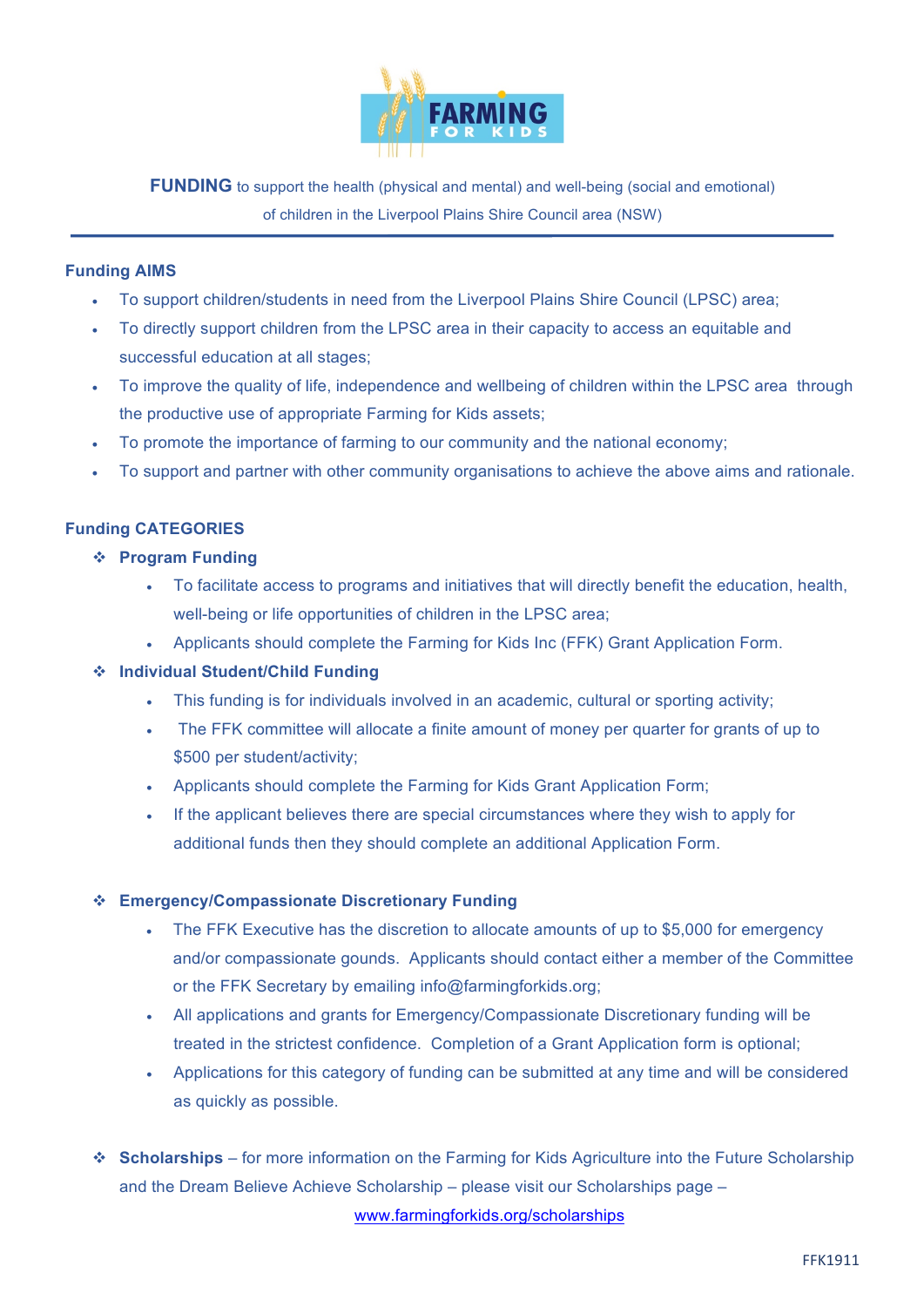#### **FUNDING GUIDELINES**

- Funding requests must clearly identify how they meet the first four aims of FFK. (Emergency/Compassionate Discretionary Funding applications need only meet the first aim outlined above);
- Requests can be submitted to the Farming for Kids Committee by educational establishments, community groups, community organisations or individuals;
- Requests must identify an area of need within the community directly related to the Rationale of Farming for Kids;
- Requests should contain a clearly defined budget and plan;
- Applicants should be able to demonstrate that they are making a significant contribution to the grant applied for. This can be cash, care, materials, volunteer hours or work in kind. Where such a contribution is not possible then applicants need to demonstrate significant need;
- If successful then grant funds may only be expended on the specified project, within the specified time frame. Applicants must seek the prior approval of Farming for Kids for any changes to the project;
- Appropriate acknowledgement of the support of Farming For Kids should be given in promotional materials and reports;
- At the end of the project a brief report and expenditure statement must be provided. Any project that extends longer than six months must submit a brief progress report every three months detailing progress and expenditure statements;
- Grants will not normally be given for the employment of staff or the funding of salaries preferably grants are to enable access to existing services/opportunities rather than provision of the service itself;
- Applicants are encouraged to discuss their application with the Farming for Kids Committee;
- It is expected applicants demonstrate that external funding is limited and that Farming for Kids funding would not be replacing a service or funding source currently available.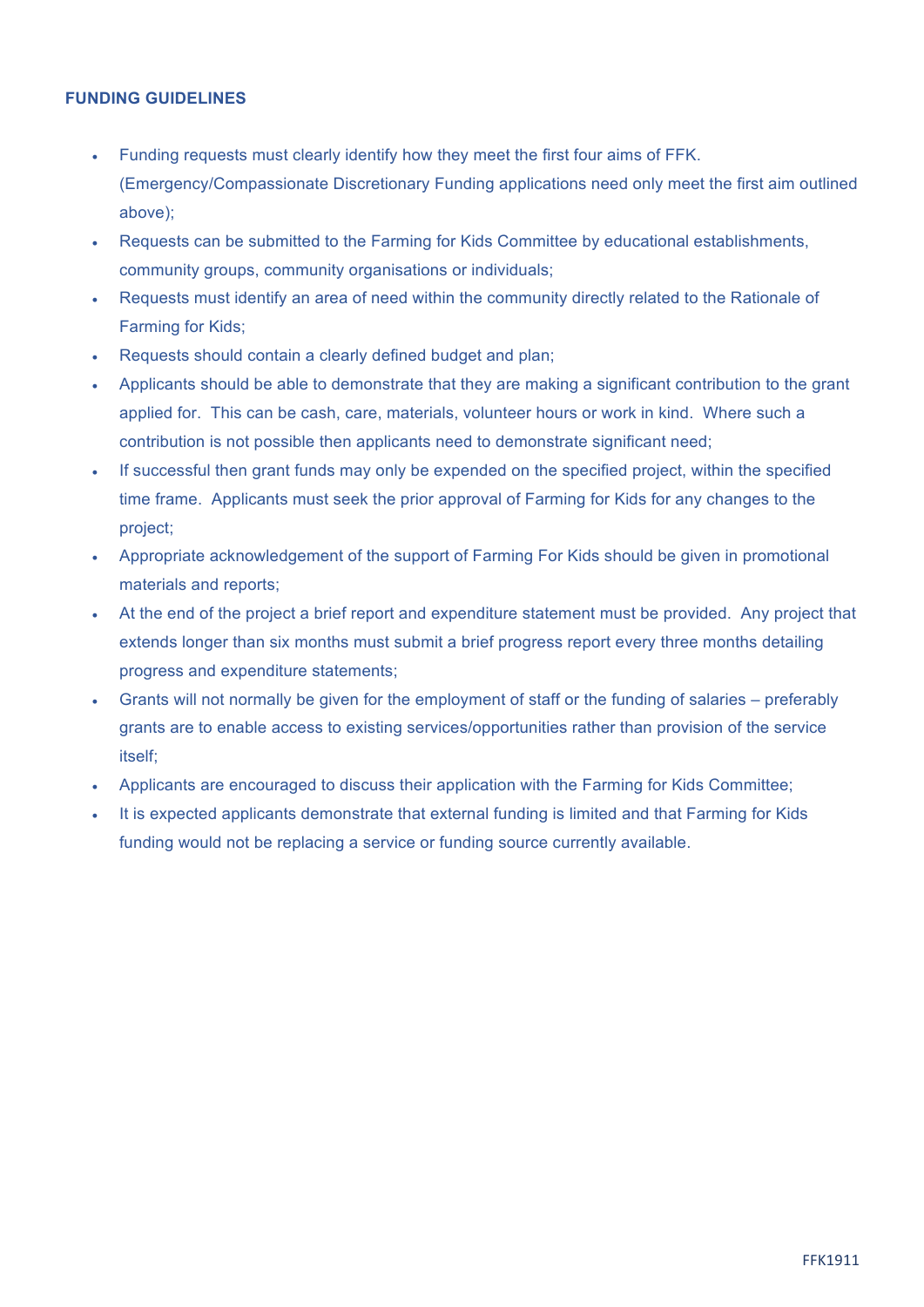

# FUNDING APPLICATION FORM

Please read the Funding Aims and Guidelines before completing this Application form

|                                                                    | 1. Project name / Funding title<br><u> 1989 - Johann John Stone, market ar yn it ferfinning yn it ferfinning yn it ferfinning yn it ferfinning yn it</u>                                                                             |  |  |
|--------------------------------------------------------------------|--------------------------------------------------------------------------------------------------------------------------------------------------------------------------------------------------------------------------------------|--|--|
|                                                                    | 2. Applicant details                                                                                                                                                                                                                 |  |  |
|                                                                    |                                                                                                                                                                                                                                      |  |  |
|                                                                    |                                                                                                                                                                                                                                      |  |  |
|                                                                    |                                                                                                                                                                                                                                      |  |  |
|                                                                    |                                                                                                                                                                                                                                      |  |  |
|                                                                    |                                                                                                                                                                                                                                      |  |  |
|                                                                    | Postal address <b>Contract Contract Contract Contract Contract Contract Contract Contract Contract Contract Contract Contract Contract Contract Contract Contract Contract Contract Contract Contract Contract Contract Contract</b> |  |  |
|                                                                    | <u> 1989 - Johann Harry Harry Harry Harry Harry Harry Harry Harry Harry Harry Harry Harry Harry Harry Harry Harry</u>                                                                                                                |  |  |
|                                                                    | * Schools / govt organisations / individuals - do not need to answer the next four points                                                                                                                                            |  |  |
| * Is your group incorporated ? Yes<br><b>No</b>                    |                                                                                                                                                                                                                                      |  |  |
|                                                                    | * When was your group established                                                                                                                                                                                                    |  |  |
| Do you have an Australian Business Number (ABN) ? Yes<br><b>No</b> |                                                                                                                                                                                                                                      |  |  |

If yes please provide ABN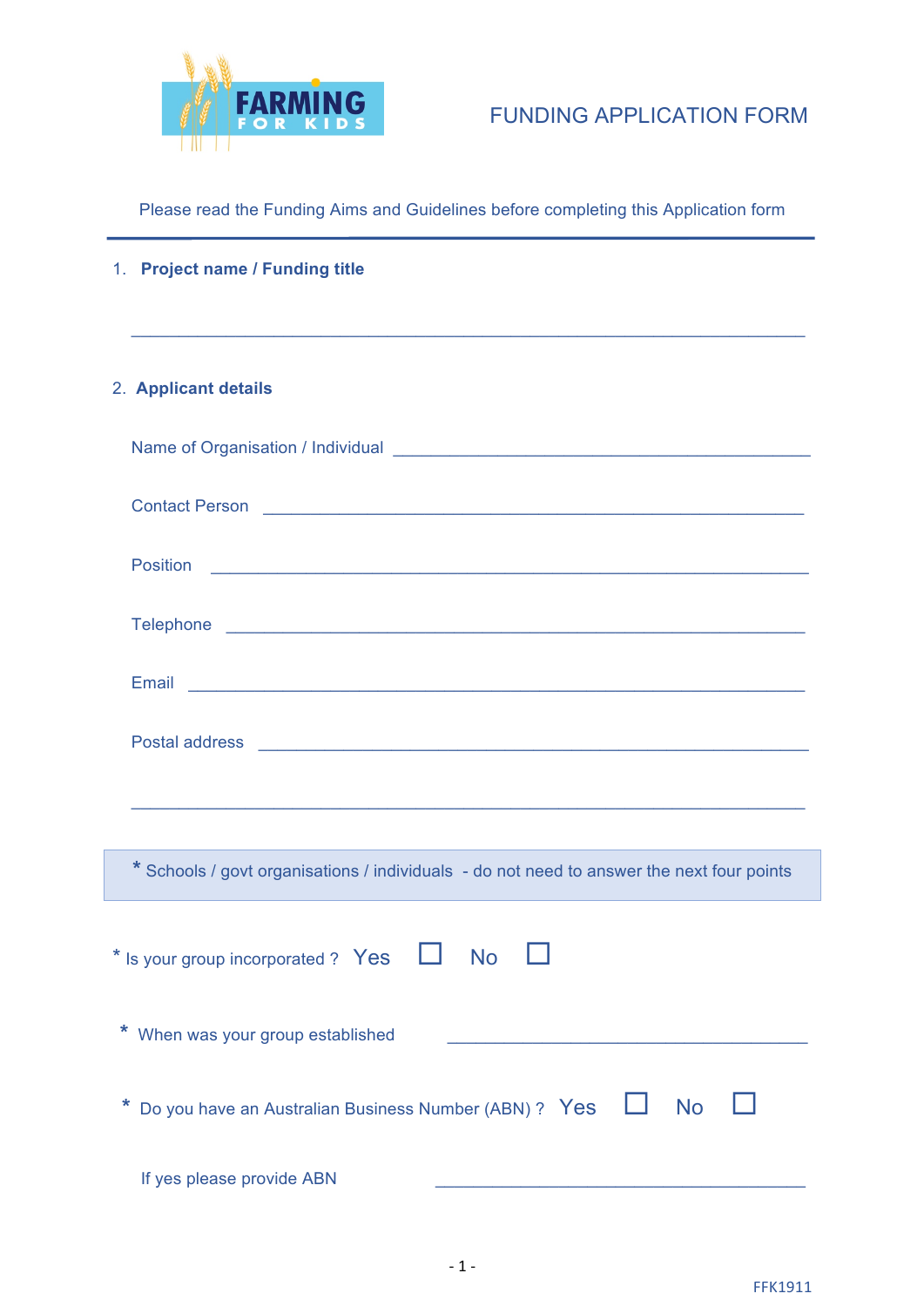3. **Funding Category** (please select  $\checkmark$ )

## Program Funding ¨

To facilitate access to programs and initiatives that will directly benefit the education, health, well-being or life opportunities of children in the LPSC area.

Individual Student / Child Funding

This funding is individuals involved in an academic, cultural or sporting activity.

Emergency / Compassionate Funding

Agriculture into the Future and Dream Believe Achieve Scholarships Please visit the Farming for Kids Scholarships page for the link to the Application forms - https://www.farmingforkids.org/scholarships.html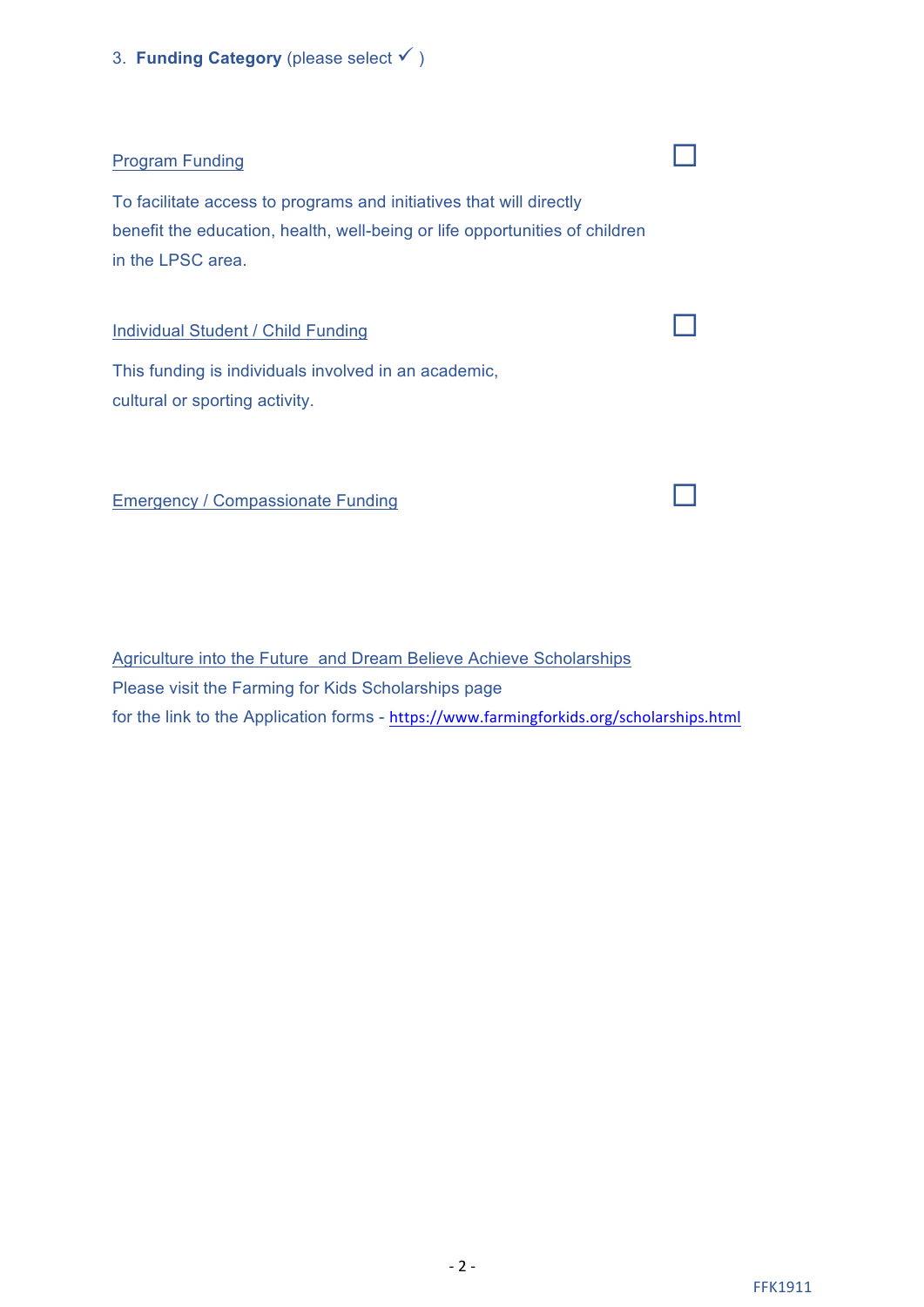Project / activity summary

Project / activity benefits – who will benefit from the proposed project/activity - how will they benefit from the proposed project/activity

Project / activity time frame – proposed start date / duration

Project / activity evaluation – how will you evaluate the success of the project/activity - how does this project/activity fit with Farming for Kids Funding AIMS

Attachments – Please list here any attachments to accompany this application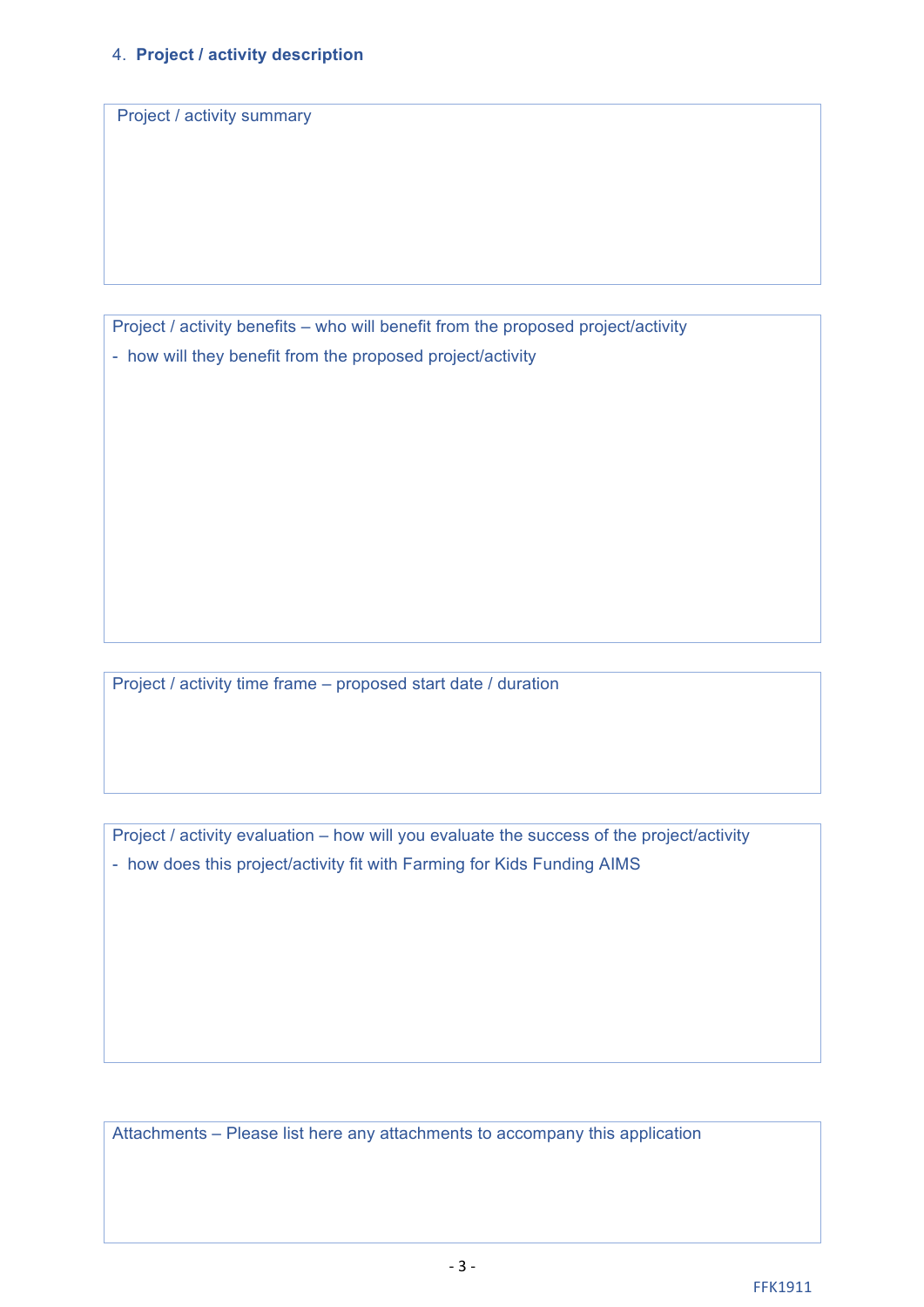# 5. **Project / activity budget**

| .,<br>. . |
|-----------|
|-----------|

| <b>Farming for Kids grant request</b>                                                                                    |               |
|--------------------------------------------------------------------------------------------------------------------------|---------------|
| Applicant contribution                                                                                                   |               |
| Other sources of funding for this project/activity                                                                       |               |
| <u> 1989 - Johann John Stone, market fan it fjort fan it fjort fan it fjort fan it fjort fan it fjort fan it fjort f</u> |               |
| <u> 1989 - Johann Barn, mars eta bainar eta baina eta baina eta baina eta baina eta baina eta baina eta baina e</u>      |               |
| Has this funding been secured?<br><b>No</b><br>Yes                                                                       |               |
| <b>Total Income **</b>                                                                                                   |               |
| <b>Expenditure</b><br>Please itemise anticipated project / activity expenditure - use attachment if necessary            |               |
| <u> 1989 - Johann Barn, fransk politik (d. 1989)</u>                                                                     |               |
| <u> 1989 - Johann Barn, mars ann an t-Amhain an t-Amhain an t-Amhain an t-Amhain an t-Amhain an t-Amhain an t-A</u>      |               |
|                                                                                                                          | $\mathcal{L}$ |
| <b>Total Expenditure **</b>                                                                                              | \$            |
| ** Please confirm - Total Income = Total Expenditure Yes                                                                 |               |
| Are you registered for GST?                                                                                              |               |
| Yes<br><b>No</b>                                                                                                         |               |
| If you are registered for GST please confirm amounts budgeted above exclude GST                                          |               |
| <b>Not Applicable</b><br>Yes                                                                                             |               |